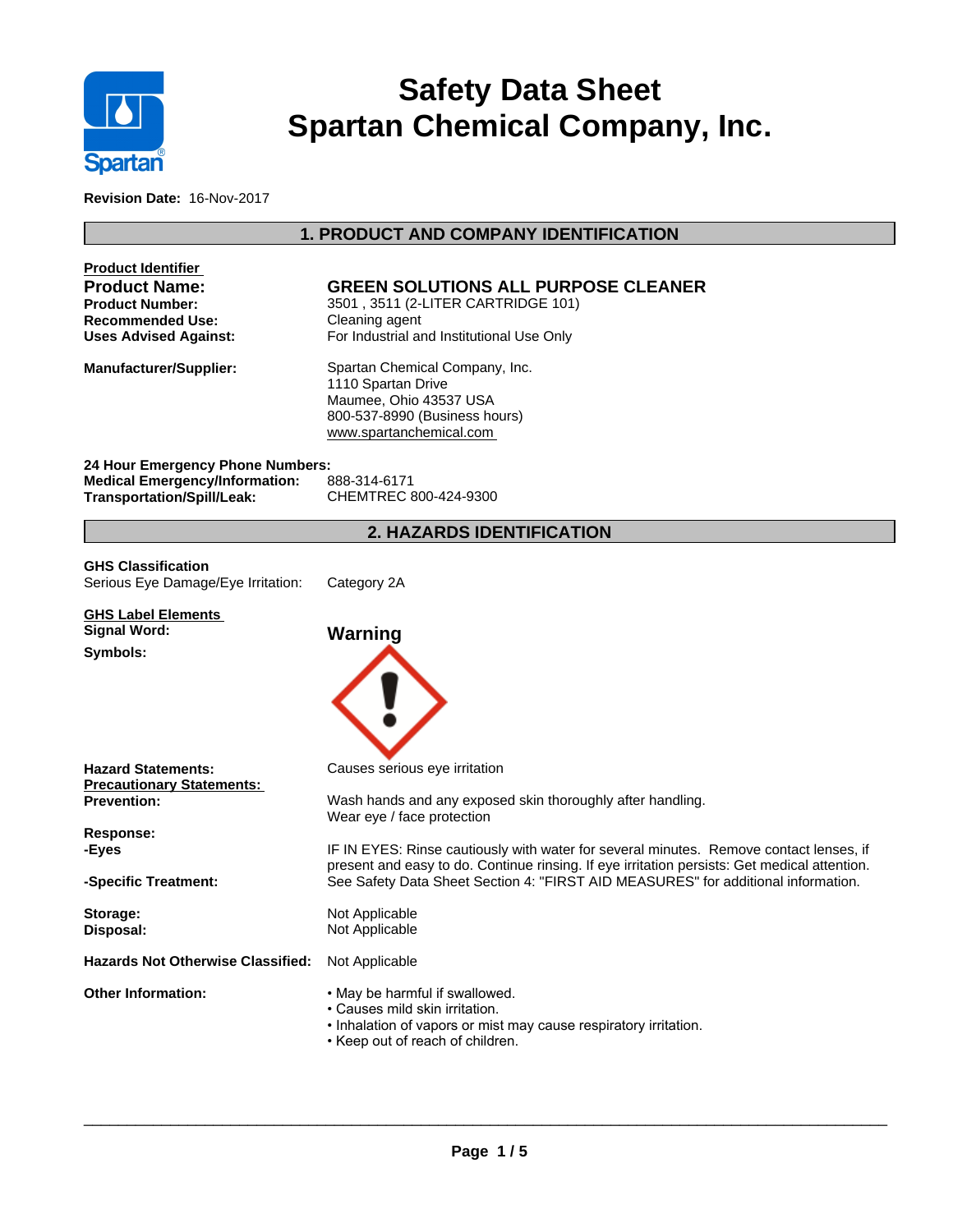### **3. COMPOSITION / INFORMATION ON INGREDIENTS**

 $\overline{\phantom{a}}$  ,  $\overline{\phantom{a}}$  ,  $\overline{\phantom{a}}$  ,  $\overline{\phantom{a}}$  ,  $\overline{\phantom{a}}$  ,  $\overline{\phantom{a}}$  ,  $\overline{\phantom{a}}$  ,  $\overline{\phantom{a}}$  ,  $\overline{\phantom{a}}$  ,  $\overline{\phantom{a}}$  ,  $\overline{\phantom{a}}$  ,  $\overline{\phantom{a}}$  ,  $\overline{\phantom{a}}$  ,  $\overline{\phantom{a}}$  ,  $\overline{\phantom{a}}$  ,  $\overline{\phantom{a}}$ 

| <b>Chemical Name</b> | <b>CAS No</b> | Weight-% |
|----------------------|---------------|----------|
| water                | 7732-18-5     | 60-100   |
| alkyl polyglucoside  | 68515-73-1    | 1-5      |
| sodium carbonate     | 497-19-8      | 1-5      |
| alcohol ethoxylate   | 68439-46-3    | 1-5      |
| citric acid          | 77-92-9       | 1-5      |
| alkyl polyglucoside  | 110615-47-9   | 1-5      |

Specific chemical identity and/or exact percentage of composition has been withheld as a trade secret.

### **4. FIRST AID MEASURES**

| -Eye Contact:                                                                                                                                           | Rinse cautiously with water for at least 15 minutes. Remove contact lenses, if present and<br>easy to do. Continue rinsing. If eye irritation persists: Get medical attention.                                                                       |  |  |  |  |
|---------------------------------------------------------------------------------------------------------------------------------------------------------|------------------------------------------------------------------------------------------------------------------------------------------------------------------------------------------------------------------------------------------------------|--|--|--|--|
| -Skin Contact:                                                                                                                                          | Wash with soap and water. If skin irritation occurs: Get medical attention.<br>Remove victim to fresh air and keep at rest in a position comfortable for breathing. Call a<br>-Inhalation:<br>poison control center or physician if you feel unwell. |  |  |  |  |
|                                                                                                                                                         |                                                                                                                                                                                                                                                      |  |  |  |  |
| Rinse mouth. Do NOT induce vomiting. Never give anything by mouth to an unconscious<br>-Ingestion:<br>person. Get medical attention if you feel unwell. |                                                                                                                                                                                                                                                      |  |  |  |  |
| <b>Note to Physicians:</b>                                                                                                                              | Treat symptomatically.                                                                                                                                                                                                                               |  |  |  |  |
|                                                                                                                                                         | <b>5. FIRE-FIGHTING MEASURES</b>                                                                                                                                                                                                                     |  |  |  |  |
| <b>Suitable Extinguishing Media:</b>                                                                                                                    | Product does not support combustion, Use extinguishing agent suitable for type of                                                                                                                                                                    |  |  |  |  |
|                                                                                                                                                         | surrounding fire                                                                                                                                                                                                                                     |  |  |  |  |
| Specific Hazards Arising from the<br>Chemical:                                                                                                          | Dried product is capable of burning. Combustion products are toxic.                                                                                                                                                                                  |  |  |  |  |
| <b>Hazardous Combustion Products:</b>                                                                                                                   | May include Carbon monoxide Carbon dioxide and other toxic gases or vapors.                                                                                                                                                                          |  |  |  |  |
| Desta atlesa. Escritores anti-an di                                                                                                                     | $M_{\rm{out}}$ MCHA/MOCH opproved self-contained broothing opporatus $(\overline{CCDA})$ and full                                                                                                                                                    |  |  |  |  |

**Protective Equipment and Precautions for Firefighters:** Wear MSHA/NIOSH approved self-contained breathing apparatus (SCBA) and full protective gear. Cool fire-exposed containers with water spray.

# **6. ACCIDENTAL RELEASE MEASURES**

| <b>Personal Precautions:</b>      | Avoid contact with skin, eyes or clothing. Use personal protective equipment as required.       |
|-----------------------------------|-------------------------------------------------------------------------------------------------|
| <b>Environmental Precautions:</b> | Do not rinse spill onto the ground, into storm sewers or bodies of water.                       |
| <b>Methods for Clean-Up:</b>      | Prevent further leakage or spillage if safe to do so. Contain and collect spillage with         |
|                                   | non-combustible absorbent material, (e.g. sand, earth, diatomaceous earth, vermiculite)         |
|                                   | and place in container for disposal according to local / national regulations (see Section 13). |

# **7. HANDLING AND STORAGE**

| <b>Advice on Safe Handling:</b> | Handle in accordance with good industrial hygiene and safety practice. Wash thoroughly<br>after handling.                          |
|---------------------------------|------------------------------------------------------------------------------------------------------------------------------------|
| <b>Storage Conditions:</b>      | Keep containers tightly closed in a dry, cool and well-ventilated place. Keep out of the reach<br>of children. Keep from freezing. |
| <b>Suggested Shelf Life:</b>    | Minimum of 2 years from date of manufacture.                                                                                       |

# **8. EXPOSURE CONTROLS / PERSONAL PROTECTION**

**Occupational Exposure Limits:** None established.

 $\overline{\phantom{a}}$  ,  $\overline{\phantom{a}}$  ,  $\overline{\phantom{a}}$  ,  $\overline{\phantom{a}}$  ,  $\overline{\phantom{a}}$  ,  $\overline{\phantom{a}}$  ,  $\overline{\phantom{a}}$  ,  $\overline{\phantom{a}}$  ,  $\overline{\phantom{a}}$  ,  $\overline{\phantom{a}}$  ,  $\overline{\phantom{a}}$  ,  $\overline{\phantom{a}}$  ,  $\overline{\phantom{a}}$  ,  $\overline{\phantom{a}}$  ,  $\overline{\phantom{a}}$  ,  $\overline{\phantom{a}}$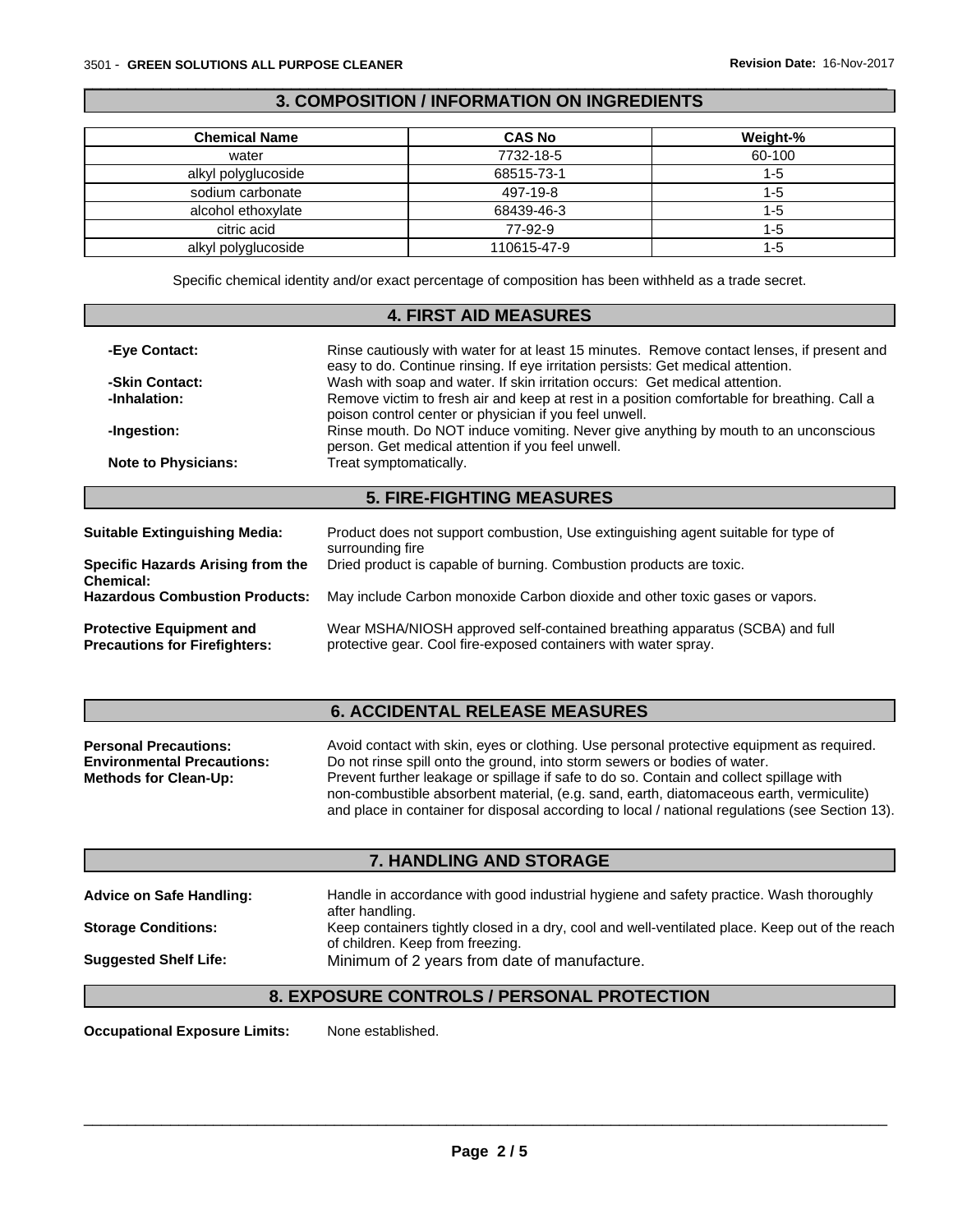| <b>Engineering Controls:</b>           | Provide good general ventilation.                                                       |
|----------------------------------------|-----------------------------------------------------------------------------------------|
|                                        | If work practices generate dust, fumes, gas, vapors or mists which expose workers to    |
|                                        | chemicals above the occupational exposure limits, local exhaust ventilation or other    |
|                                        | engineering controls should be considered.                                              |
| <b>Personal Protective Equipment</b>   |                                                                                         |
| <b>Eye/Face Protection:</b>            | Wear splash goggles.                                                                    |
| <b>Skin and Body Protection:</b>       | Not required with expected use.                                                         |
| <b>Respiratory Protection:</b>         | Not required with expected use.                                                         |
|                                        | If occupational exposure limits are exceeded or respiratory irritation occurs, use of a |
|                                        | NIOSH/MSHA approved respirator suitable for the use-conditions and chemicals in Section |
|                                        | 3 should be considered.                                                                 |
| <b>General Hygiene Considerations:</b> | Wash hands and any exposed skin thoroughly after handling.                              |
|                                        | See 29 CFR 1910.132-138 for further guidance.                                           |

 $\overline{\phantom{a}}$  ,  $\overline{\phantom{a}}$  ,  $\overline{\phantom{a}}$  ,  $\overline{\phantom{a}}$  ,  $\overline{\phantom{a}}$  ,  $\overline{\phantom{a}}$  ,  $\overline{\phantom{a}}$  ,  $\overline{\phantom{a}}$  ,  $\overline{\phantom{a}}$  ,  $\overline{\phantom{a}}$  ,  $\overline{\phantom{a}}$  ,  $\overline{\phantom{a}}$  ,  $\overline{\phantom{a}}$  ,  $\overline{\phantom{a}}$  ,  $\overline{\phantom{a}}$  ,  $\overline{\phantom{a}}$ 

# **9. PHYSICAL AND CHEMICAL PROPERTIES**

| Appearance/Physical State:             | Liquid                                   |
|----------------------------------------|------------------------------------------|
| Color:                                 | <b>Clear</b>                             |
| Odor:                                  | This product is fragrance free.          |
| pH:                                    | Undiluted 7.0-8.2 / Diluted 1:64 8.0-9.0 |
| <b>Melting Point / Freezing Point:</b> | No information available.                |
| <b>Boiling Point / Boiling Range:</b>  | 100 °C / 212 °F                          |
| <b>Flash Point:</b>                    | 100 °C / > 212 °F ASTM D56               |
| <b>Evaporation Rate:</b>               | $< 1$ (BuAc = 1)                         |
| Flammability (solid, gas)              | No information available.                |
| <b>Upper Flammability Limit:</b>       | No information available.                |
| <b>Lower Flammability Limit:</b>       | No information available.                |
| Vapor Pressure:                        | No information available.                |
| <b>Vapor Density:</b>                  | No information available.                |
| <b>Specific Gravity:</b>               | 1.028                                    |
| Solubility(ies):                       | Soluble in water                         |
| <b>Partition Coefficient:</b>          | No information available.                |
| <b>Autoignition Temperature:</b>       | No information available.                |
| <b>Decomposition Temperature:</b>      | No information available.                |
| Viscosity:                             | <b>INo information available.</b>        |

# **10. STABILITY AND REACTIVITY**

| <b>Reactivity:</b>             | This material is considered to be non-reactive under normal conditions of use.                     |
|--------------------------------|----------------------------------------------------------------------------------------------------|
| <b>Chemical Stability:</b>     | Stable under normal conditions.                                                                    |
|                                | <b>Possibility of Hazardous Reactions:</b> Not expected to occur with normal handling and storage. |
| <b>Conditions to Avoid:</b>    | Extremes of temperature and direct sunlight.                                                       |
| <b>Incompatible Materials:</b> | Strong oxidizing agents. Strong acids.                                                             |
| <b>Hazardous Decomposition</b> | May include carbon monoxide, carbon dioxide (CO2) and other toxic gases or vapors.                 |
| <b>Products:</b>               |                                                                                                    |

# **11. TOXICOLOGICAL INFORMATION**

| <b>Likely Routes of Exposure:</b>   | Eyes, Skin, Ingestion, Inhalation.                             |
|-------------------------------------|----------------------------------------------------------------|
| <b>Symptoms of Exposure:</b>        |                                                                |
| -Eye Contact:                       | Pain, redness, swelling of the conjunctiva and blurred vision. |
| -Skin Contact:                      | Drying of the skin.                                            |
| -Inhalation:                        | Nasal discomfort and coughing.                                 |
| -Ingestion:                         | Pain, nausea, vomiting and diarrhea.                           |
| Immediate, Delayed, Chronic Effects |                                                                |
| Product Information:                | Data not available or insufficient for classification.         |

#### **Numerical Measures of Toxicity**

The following acute toxicity estimates (ATE) are calculated based on the GHS document.

.\_\_\_\_\_\_\_\_\_\_\_\_\_\_\_\_\_\_\_\_\_\_\_\_\_\_\_\_\_\_\_\_\_\_\_\_\_\_\_\_\_\_\_\_\_\_\_\_\_\_\_\_\_\_\_\_\_\_\_\_\_\_\_\_\_\_\_\_\_\_\_\_\_\_\_\_\_\_\_\_\_\_\_\_\_\_\_\_\_\_\_\_\_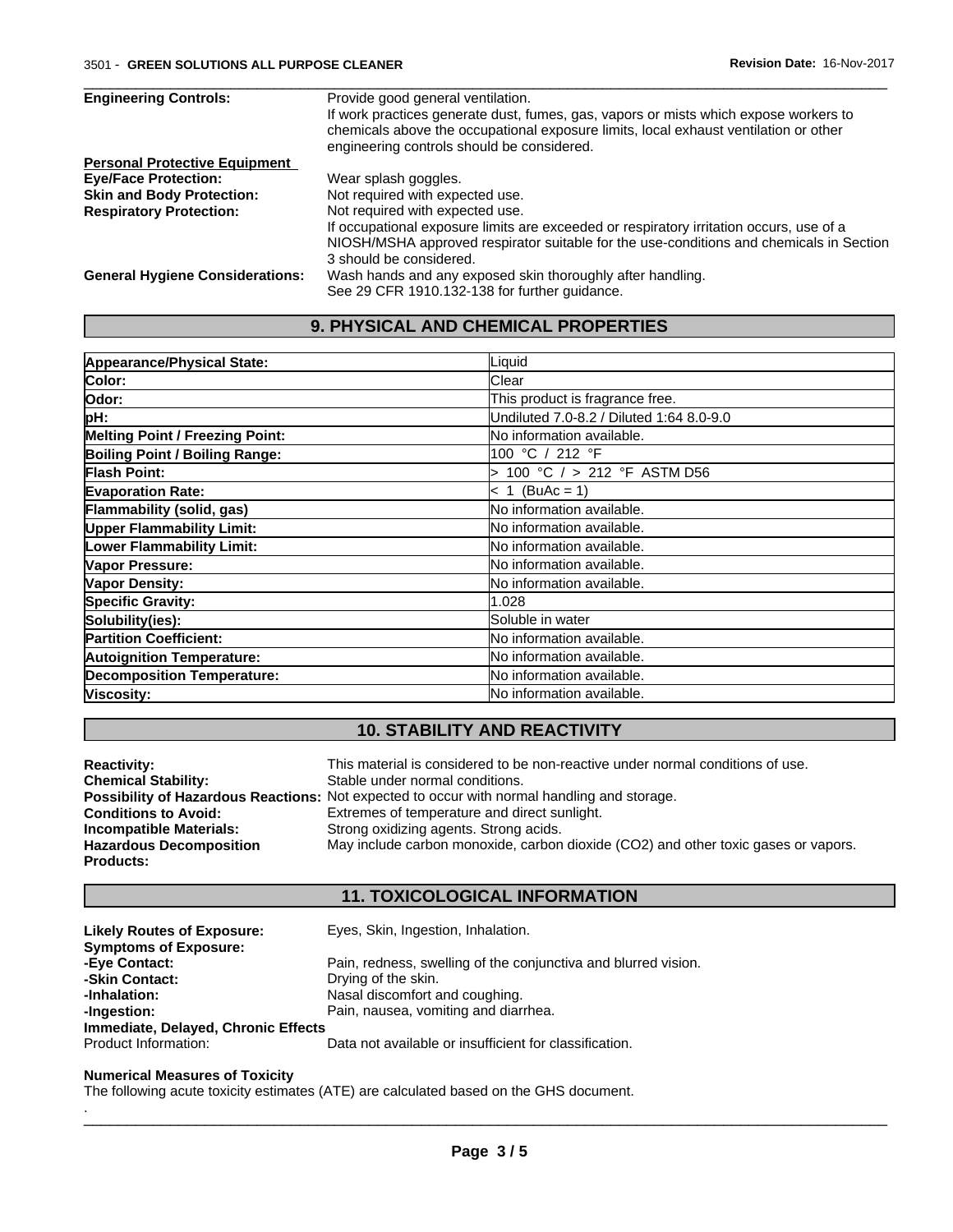| ATEmix (oral):                 | 49840 mg/kg |
|--------------------------------|-------------|
| ATEmix (inhalation-dust/mist): | 79.2 mg/l   |

### **Component Acute Toxicity Information**

| <b>Chemical Name</b>             | Oral LD50            | Dermal LD50   | <b>Inhalation LC50</b>               |
|----------------------------------|----------------------|---------------|--------------------------------------|
| water<br>7732-18-5               | $> 90$ mL/kg (Rat)   | Not Available | Not Available                        |
| sodium carbonate<br>497-19-8     | $= 4090$ mg/kg (Rat) | Not Available | $= 2300$ mg/m <sup>3</sup> (Rat) 2 h |
| alcohol ethoxylate<br>68439-46-3 | $= 1400$ mg/kg (Rat) | Not Available | Not Available                        |
| citric acid<br>77-92-9           | $= 3$ g/kg (Rat)     | Not Available | Not Available                        |

 $\overline{\phantom{a}}$  ,  $\overline{\phantom{a}}$  ,  $\overline{\phantom{a}}$  ,  $\overline{\phantom{a}}$  ,  $\overline{\phantom{a}}$  ,  $\overline{\phantom{a}}$  ,  $\overline{\phantom{a}}$  ,  $\overline{\phantom{a}}$  ,  $\overline{\phantom{a}}$  ,  $\overline{\phantom{a}}$  ,  $\overline{\phantom{a}}$  ,  $\overline{\phantom{a}}$  ,  $\overline{\phantom{a}}$  ,  $\overline{\phantom{a}}$  ,  $\overline{\phantom{a}}$  ,  $\overline{\phantom{a}}$ 

**Carcinogenicity:** No components present at 0.1% or greater are listed as to being carcinogens by ACGIH, IARC, NTP or OSHA.

### **12. ECOLOGICAL INFORMATION**

| Ecotoxicity                                                                                       |                                                                                     |                                                                                                                                                                                                                                                               |                                             |                                      |
|---------------------------------------------------------------------------------------------------|-------------------------------------------------------------------------------------|---------------------------------------------------------------------------------------------------------------------------------------------------------------------------------------------------------------------------------------------------------------|---------------------------------------------|--------------------------------------|
| <b>Chemical Name</b>                                                                              | <b>Algae/Aquatic Plants</b>                                                         | <b>Fish</b>                                                                                                                                                                                                                                                   | <b>Toxicity to</b><br><b>Microorganisms</b> | Crustacea                            |
| sodium carbonate<br>497-19-8                                                                      | Not Available                                                                       | 300: 96 h Lepomis<br>macrochirus mg/L LC50<br>static 310 - 1220: 96 h<br>Pimephales promelas mg/L<br>LC50 static                                                                                                                                              | Not Available                               | 265: 48 h Daphnia magna<br>mg/L EC50 |
| citric acid<br>77-92-9                                                                            | Not Available                                                                       | 1516: 96 h Lepomis<br>macrochirus mg/L LC50<br>static                                                                                                                                                                                                         | Not Available                               | Not Available                        |
| <b>Persistence and Degradability:</b><br><b>Bioaccumulation:</b><br><b>Other Adverse Effects:</b> | No information available.<br>No information available.<br>No information available. |                                                                                                                                                                                                                                                               |                                             |                                      |
|                                                                                                   |                                                                                     | <b>13. DISPOSAL CONSIDERATIONS</b>                                                                                                                                                                                                                            |                                             |                                      |
| <b>Disposal of Wastes:</b><br><b>Contaminated Packaging:</b>                                      |                                                                                     | Dispose of in accordance with federal, state and local regulations.<br>Dispose of in accordance with federal, state and local regulations.                                                                                                                    |                                             |                                      |
|                                                                                                   |                                                                                     | <b>14. TRANSPORT INFORMATION</b>                                                                                                                                                                                                                              |                                             |                                      |
| DOT:<br><b>Proper Shipping Name:</b><br><b>Special Provisions:</b>                                | Not Regulated                                                                       | Non-Hazardous Product<br>Shipping descriptions may vary based on mode of transport, quantities, package size,<br>and/or origin and destination. Check with a trained hazardous materials transportation<br>expert for information specific to your situation. |                                             |                                      |
| <b>IMDG:</b><br><b>Proper Shipping Name:</b>                                                      | Not Regulated<br>Non-Hazardous Product                                              |                                                                                                                                                                                                                                                               |                                             |                                      |
|                                                                                                   |                                                                                     | <b>15. REGULATORY INFORMATION</b>                                                                                                                                                                                                                             |                                             |                                      |

**TSCA Status:** (Toxic Substance Control Act Section 8(b) Inventory) All chemical substances in this product are included on or exempted from listing on the TSCA Inventory of Chemical Substances.

### **SARA 313**

This product does not contain listed substances above the "de minimus" level

| SARA 311/312 Hazard Categories |     |  |
|--------------------------------|-----|--|
| <b>Acute Health Hazard:</b>    | Yes |  |
| <b>Chronic Health Hazard:</b>  | No  |  |
|                                |     |  |